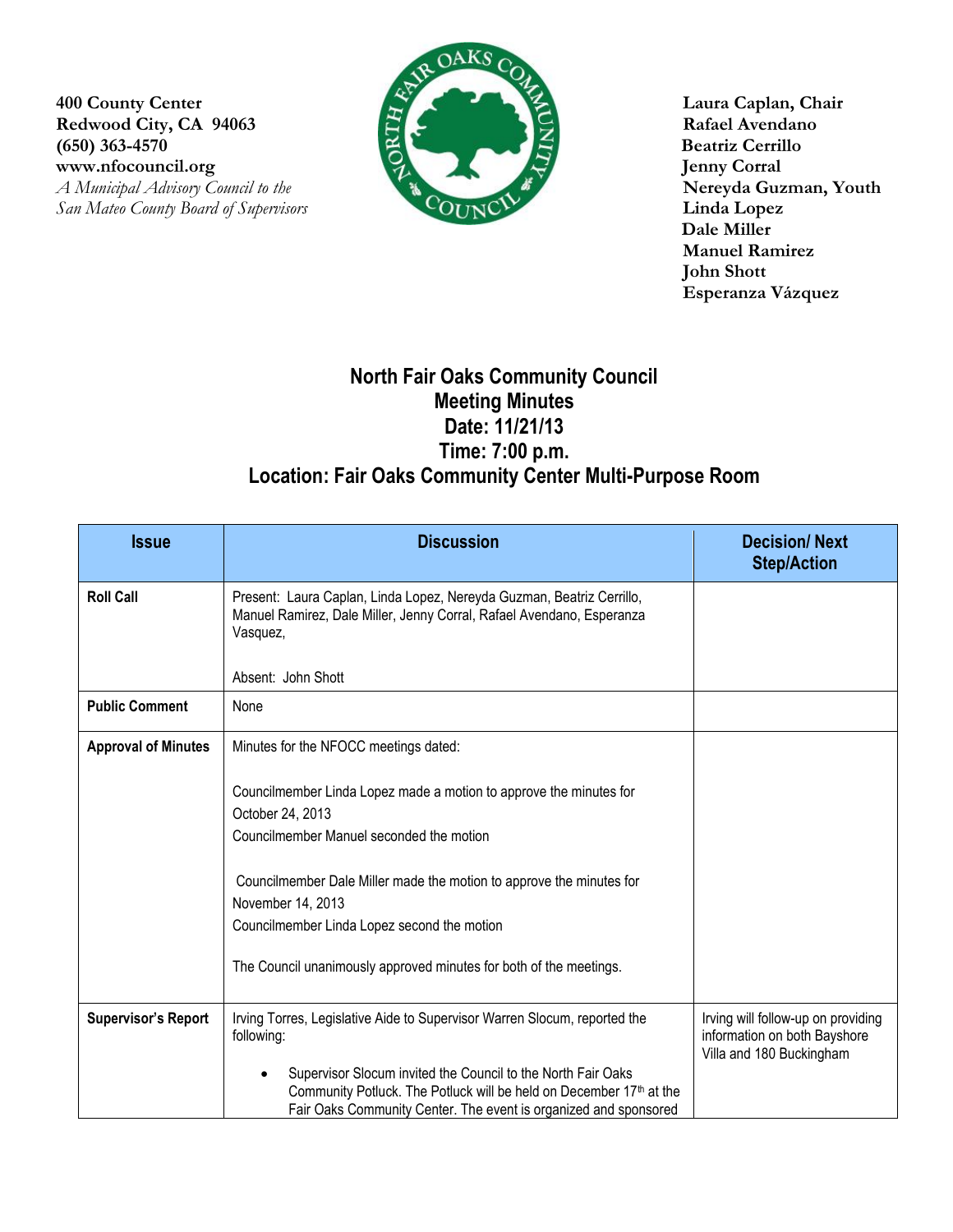| <b>Issue</b>    | <b>Discussion</b>                                                                                                                                                                                                                                                                                                                                                                                                                                                                                                                                                                                                                                                                                                                                                                                                                                                                                                                                                                                                                                                                                                                                                                                                                                                                                                                                                                                                                                                                                                                                                                                                                                                                                                                                                                                                                                                                                                                                                                                                                                                                                                                                                                                                                                                                                                                                                   | <b>Decision/Next</b><br><b>Step/Action</b> |
|-----------------|---------------------------------------------------------------------------------------------------------------------------------------------------------------------------------------------------------------------------------------------------------------------------------------------------------------------------------------------------------------------------------------------------------------------------------------------------------------------------------------------------------------------------------------------------------------------------------------------------------------------------------------------------------------------------------------------------------------------------------------------------------------------------------------------------------------------------------------------------------------------------------------------------------------------------------------------------------------------------------------------------------------------------------------------------------------------------------------------------------------------------------------------------------------------------------------------------------------------------------------------------------------------------------------------------------------------------------------------------------------------------------------------------------------------------------------------------------------------------------------------------------------------------------------------------------------------------------------------------------------------------------------------------------------------------------------------------------------------------------------------------------------------------------------------------------------------------------------------------------------------------------------------------------------------------------------------------------------------------------------------------------------------------------------------------------------------------------------------------------------------------------------------------------------------------------------------------------------------------------------------------------------------------------------------------------------------------------------------------------------------|--------------------------------------------|
|                 | by the Siena Youth Center, Sheriff Activities League, CARON, and<br>Supervisor Slocum's Office. The San Mateo Credit Union is helping to<br>sponsor the event. Each of the organizations will be recognizing<br>outstanding leaders from the respective organizations. The<br>Supervisor will also be presenting the Ruben Barrales Award to<br>recognize an outstanding leader in the North Fair Oaks community.<br>Code For America has partnered up with the Human Services Agency<br>to develop an application called SMC Connect. The application<br>provides information to help people find free food, housing, clothes,<br>medical care, jobs, and other human services in San Mateo County.<br>Visit the website at smc-connect.org<br>Supervisor Slocum attended a community meeting at Bayshore Villa.<br>The meeting was an opportunity for tenants to talk with<br>representatives from the mobile home park to hear about issues and<br>work with the tenants to figure out some solution to their problems.<br>The representatives have agreed to look into the matter and set up<br>another meeting in January to follow-up with the issues that they have<br>made to them.<br>Supervisor Slocum will be touring the Fair Oaks Health Center Dec. 2.<br>Irving Torres noted that he will be looking to see whether the Council<br>has also been invited to the tour on December 2 <sup>nd</sup> .<br>In the first week in December, Supervisor Slocum's Office will be<br>٠<br>hosting a meeting along with public officials from Environmental<br>Health, the Sheriff, and Planning and Building to hear concerns from<br>the tenants of 180 Buckingham. The meeting will be a chance to hear<br>about their living conditions and provide information about health and<br>safety.<br>Carol Marks of Supervisor Slocum's Office coordinated a write-a-thon<br>to teach community leaders how to add content to the new North Fair<br>Oaks community website that will soon be launching. Numerous<br>agencies and community members attended and inputted information<br>onto the website.<br>Janet Davis, North Fair Oaks property owner, mentioned the approval<br>by the Board of Supervisor on the proposed installation of streetlights<br>in the vicinity of Stanford Ave, Hurlingame Ave, Warrington Ave,<br>Halsey Ave, and Northside Ave. |                                            |
| Councilmember's | Councilmember Dale Miller mentioned an application called MyWaste, which                                                                                                                                                                                                                                                                                                                                                                                                                                                                                                                                                                                                                                                                                                                                                                                                                                                                                                                                                                                                                                                                                                                                                                                                                                                                                                                                                                                                                                                                                                                                                                                                                                                                                                                                                                                                                                                                                                                                                                                                                                                                                                                                                                                                                                                                                            |                                            |
| Report          | allows you to identify garbage collection in the area. The application also links<br>you to resources that tell you where to dispose of different types of trash.                                                                                                                                                                                                                                                                                                                                                                                                                                                                                                                                                                                                                                                                                                                                                                                                                                                                                                                                                                                                                                                                                                                                                                                                                                                                                                                                                                                                                                                                                                                                                                                                                                                                                                                                                                                                                                                                                                                                                                                                                                                                                                                                                                                                   |                                            |
|                 | Chair Laura Caplan mentioned that the Council has divided into two<br>committees: CSA-8 and Illegal Dumping. The committees held their first                                                                                                                                                                                                                                                                                                                                                                                                                                                                                                                                                                                                                                                                                                                                                                                                                                                                                                                                                                                                                                                                                                                                                                                                                                                                                                                                                                                                                                                                                                                                                                                                                                                                                                                                                                                                                                                                                                                                                                                                                                                                                                                                                                                                                        |                                            |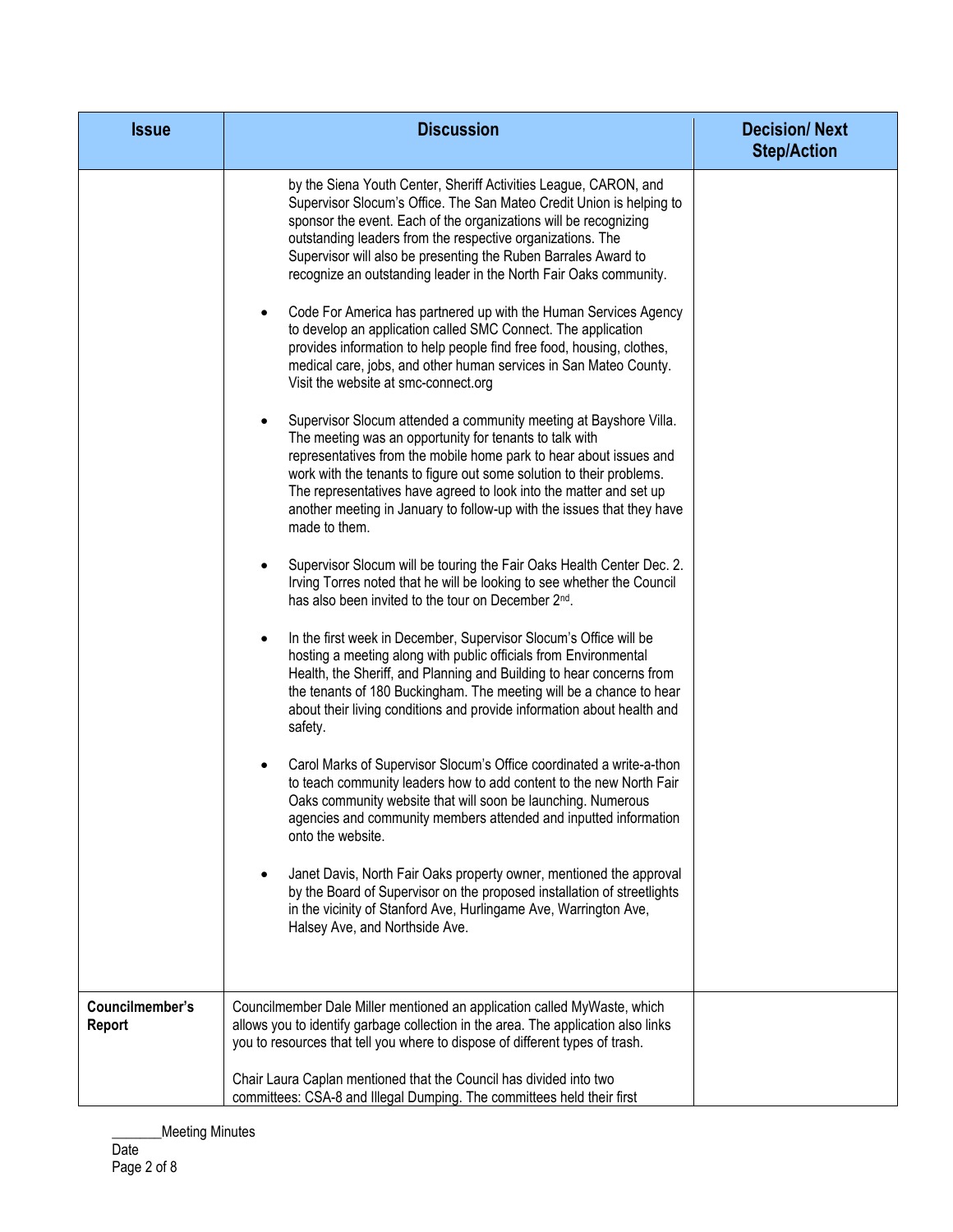| <b>Issue</b>            | <b>Discussion</b>                                                                                                                                                                                                                                                                                                                                                                                                                                                                                                                                                                                                                                                                                                                                                                                                                                                                                                                                                                                                                                                                                                                                                                                                                                                                                                                                                                                                                                                                                   | <b>Decision/Next</b><br><b>Step/Action</b>            |
|-------------------------|-----------------------------------------------------------------------------------------------------------------------------------------------------------------------------------------------------------------------------------------------------------------------------------------------------------------------------------------------------------------------------------------------------------------------------------------------------------------------------------------------------------------------------------------------------------------------------------------------------------------------------------------------------------------------------------------------------------------------------------------------------------------------------------------------------------------------------------------------------------------------------------------------------------------------------------------------------------------------------------------------------------------------------------------------------------------------------------------------------------------------------------------------------------------------------------------------------------------------------------------------------------------------------------------------------------------------------------------------------------------------------------------------------------------------------------------------------------------------------------------------------|-------------------------------------------------------|
|                         | meeting at their study session last week.<br>Councilmember Manuel Ramirez mentioned that Grand Boulevard Initiative<br>awarded the NFO Community Plan for the vision. Councilmember Beatriz<br>Cerillo, Supervisor Slocum, and Manuel Ramirez attended the ceremony to<br>accept the award.<br>Councilmember Linda Lopez mentioned that both the CSA-8 and Illegal<br>Dumping committee meetings are open to the public. For those interested, they<br>can contact Irving Torres for a schedule of the meeting times and dates. The<br>meeting dates for CSA-8 committee will run from November to April and the<br>Illegal Dumping will go from 2-4 months.                                                                                                                                                                                                                                                                                                                                                                                                                                                                                                                                                                                                                                                                                                                                                                                                                                        |                                                       |
| <b>Sheriff's Report</b> | Lt. Tim Reid gave a quarterly report to the Council from the period October 1 <sup>st</sup><br>to November 21 <sup>st</sup> . There were a total of 153 reports, over a 1,000 dispatch<br>calls, two robberies, 15 assaults, 7 burglaries, 9 DUI, 18 abandon vehicles and<br>35 vehicles were towed; 569 citations were issued.<br>Lt. Reid also mentioned that the total number of arrests were:<br>13 felony arrests<br>32 misdemeanor<br>Lt. Reid also reported that Aroma Spa is now closed. Their license has been<br>revoked and the business has filed for an appeal. The review is set sometime<br>on January.<br>Janet Davis stated that the crime report website does not report in a timely<br>manner and that case numbers skip. Lt. Reid stated that he does not know and<br>will look into the matter.<br>Janet Davis also asked if there were any written reports on Illegal Dumping.<br>Lt. Reid stated that he does not know.<br>Councilmember Linda Lopez asked if the 569 citations during the six week<br>period were all for street sweeping.<br>Lt. Reid said 364 citations were for street sweeping.<br>Councilmember Manuel Ramirez asked who enforces blocking sidewalks and<br>who enforces it.<br>Lt. Reid said the Sheriff does the enforcement.<br>Councilmember Esperanza asked about the incident at Garfield Elementary<br>School.<br>Lt. Reid clarified that the school was on lockdown because the deputies were<br>looking for a suspect with a gun in the area. | Lt. Reid will look into the crime<br>report question. |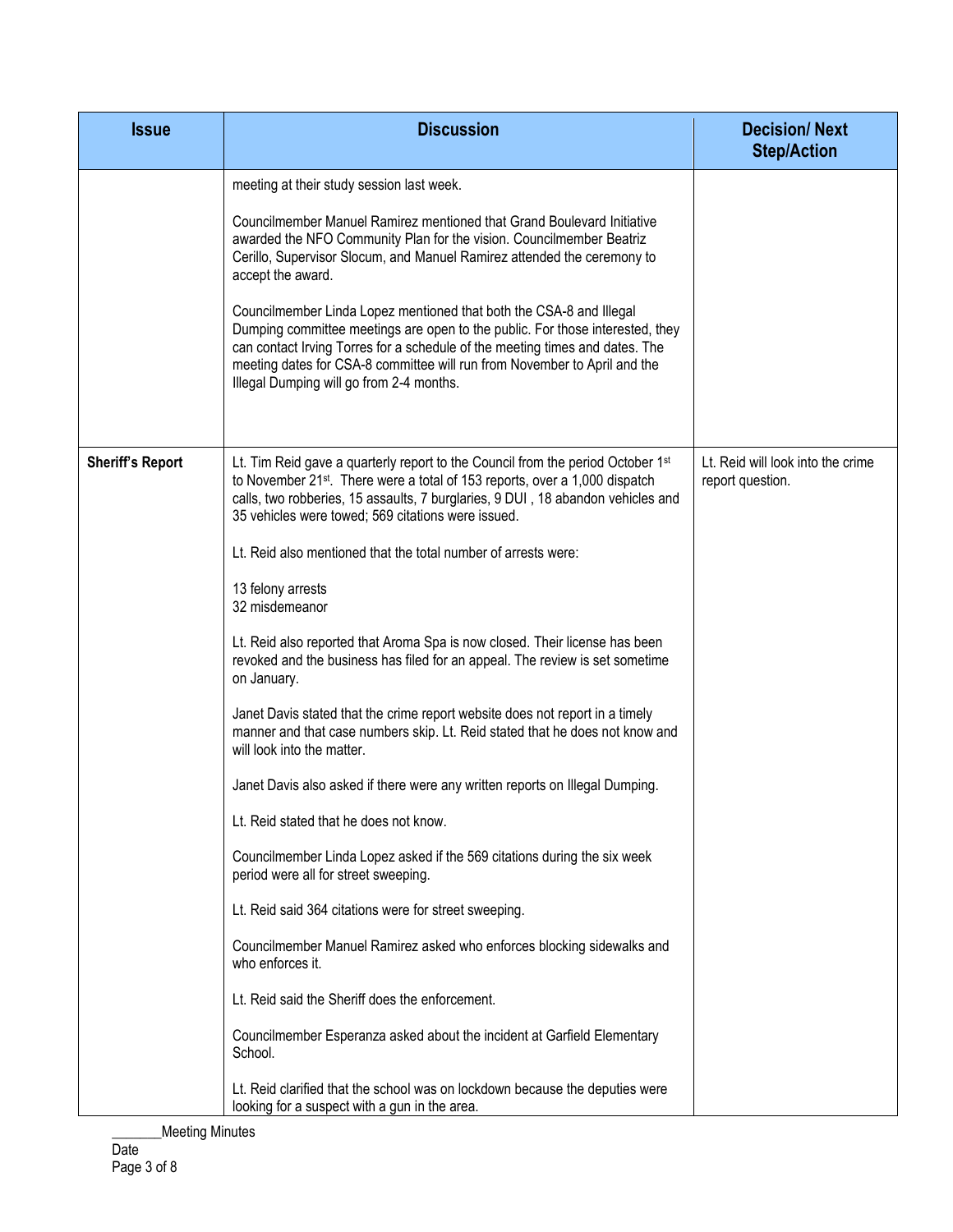| <b>Issue</b>                               | <b>Discussion</b>                                                                                                                                                                                                                                                                                                                                                                                        | <b>Decision/Next</b><br><b>Step/Action</b> |
|--------------------------------------------|----------------------------------------------------------------------------------------------------------------------------------------------------------------------------------------------------------------------------------------------------------------------------------------------------------------------------------------------------------------------------------------------------------|--------------------------------------------|
|                                            |                                                                                                                                                                                                                                                                                                                                                                                                          |                                            |
| California Highway<br><b>Patrol Report</b> | Captain Mike Maskarich mentioned that there will be an enforcement campaign<br>on November 23rd and that California Highway Patrol will be collaborating<br>through numerous agencies to check DUI.                                                                                                                                                                                                      |                                            |
|                                            | Captain Maskarich stated that there was a slight increase in traffic collisions this<br>year as compared to last year. There was a total of 106 collisions: 16 were<br>Driving Under the Influence as compared to last year when there were 7.                                                                                                                                                           |                                            |
|                                            | Rafael Avendano asked for more information about the November 23rd<br>campaign.                                                                                                                                                                                                                                                                                                                          |                                            |
|                                            | According to Captain Maskarich, 23 law enforcement agencies in San Mateo<br>County are working on awareness, detection, and apprehension strategies.<br>There are grants to increase more patrol officers going out to identify driving<br>under the influence to get them off the road.                                                                                                                 |                                            |
|                                            | Councilmember Jenny Corral asked if there is going to be patrol officers in the<br>North Fair Oaks area.                                                                                                                                                                                                                                                                                                 |                                            |
|                                            | Captain Maskarich stated that there will be checkpoints in the North Fair Oaks<br>area.                                                                                                                                                                                                                                                                                                                  |                                            |
| <b>Code Enforcement</b><br><b>Report</b>   | Ana Santiago provided the Council with information that Councilmember Linda<br>Lopez requested at the last meeting. Ana Santiago explained that addresses<br>are not included on the list because the request needs to be written for a Public<br>Records Act. Tidemark, the Planning Dept's database is being phased out and<br>a new one will be implemented with the new website and business system. |                                            |
|                                            | Currently, they are recruiting for a Spanish-speaking code enforcement officer.                                                                                                                                                                                                                                                                                                                          |                                            |
|                                            | Ana asked the members to give her a call and report violations if they see them.                                                                                                                                                                                                                                                                                                                         |                                            |
|                                            | Councilmember Beatriz Cerrillo closed down an auto body business that was<br>always causing traffic jam and the parents were very excited and safe for the<br>children to walk on the sidewalk.                                                                                                                                                                                                          |                                            |
|                                            | Councilmember Rafael Avendano also thanked Ana Santiago for her work as<br>well.                                                                                                                                                                                                                                                                                                                         |                                            |
|                                            | Councilmember Manuel Ramirez thanked Ana Santiago for the issue with the<br>restaurant and asked what was the basis for their shut down.                                                                                                                                                                                                                                                                 |                                            |
|                                            | Ana Santiago stated that she was able to cite them.                                                                                                                                                                                                                                                                                                                                                      |                                            |
|                                            | Ana Santiago also mentioned that state agencies and Environmental Health are<br>now investigating the Junk General matter and that it will take some time to<br>move forward with the process of getting a warrant. Ana stated that Junk                                                                                                                                                                 |                                            |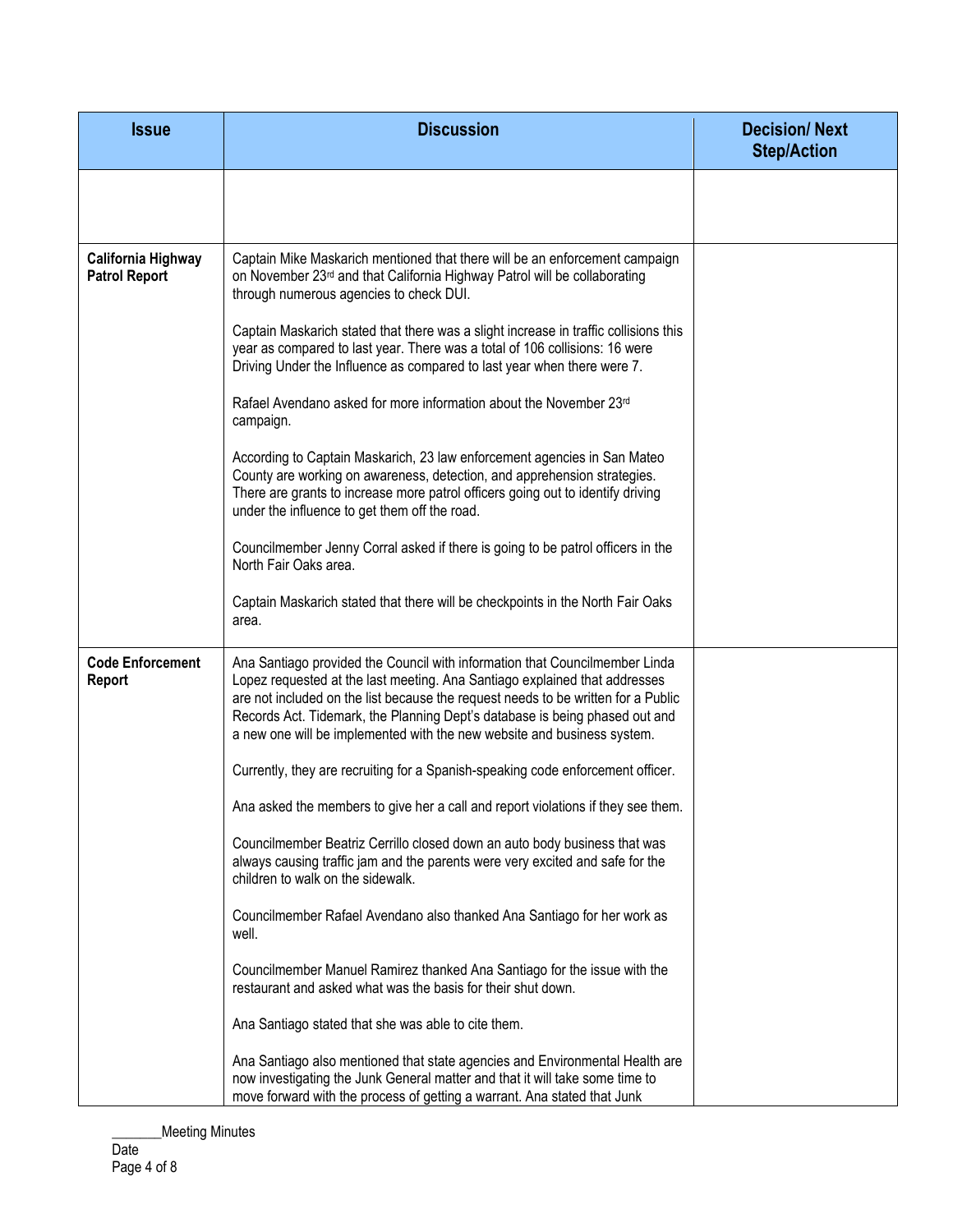| <b>Issue</b>                                                                             | <b>Discussion</b>                                                                                                                                                                                                                                                                                                                                                                                                                                                                                              | <b>Decision/Next</b><br><b>Step/Action</b> |
|------------------------------------------------------------------------------------------|----------------------------------------------------------------------------------------------------------------------------------------------------------------------------------------------------------------------------------------------------------------------------------------------------------------------------------------------------------------------------------------------------------------------------------------------------------------------------------------------------------------|--------------------------------------------|
|                                                                                          | General had asked for an appeal on their \$38,000 fine.                                                                                                                                                                                                                                                                                                                                                                                                                                                        |                                            |
|                                                                                          | Councilmember Linda Lopez asked for clarification on the report and if the code<br>enforcement list is accurate.                                                                                                                                                                                                                                                                                                                                                                                               |                                            |
|                                                                                          | Ana Santiago said that currently there are currently six open cases out of a total<br>of 247 reported cases last year.                                                                                                                                                                                                                                                                                                                                                                                         |                                            |
|                                                                                          | Chair Laura Caplan asked if the enforcement citation have made an impact.                                                                                                                                                                                                                                                                                                                                                                                                                                      |                                            |
|                                                                                          | Ana Santiago stated that it has made a huge difference.                                                                                                                                                                                                                                                                                                                                                                                                                                                        |                                            |
| <b>Update on "Stanford</b><br>in Redwood City"                                           | Chair Caplan said that unfortunately the representative from Stanford said that<br>she would not be able to attend tonight's meeting.                                                                                                                                                                                                                                                                                                                                                                          |                                            |
| <b>Project and</b><br>implications for the<br>surrounding North<br><b>Fair Oaks area</b> | Councilmember Linda Lopez recommended that the Council seek funds for<br>neighborhood enhancement, employment opportunities, and signage onto the<br>Stanford campus. She would like the Council to formulate a proposal and an<br>approach for sitting down with Stanford to look into the possibilities.                                                                                                                                                                                                     |                                            |
|                                                                                          | Chair Caplan also suggested that the Council could schedule a Study Session<br>and to look into the matter.                                                                                                                                                                                                                                                                                                                                                                                                    |                                            |
| Presentation on the<br><b>Sheriff Activities</b><br>League                               | Barbara Bonilla, Executive Director for the Sheriff Activities League (SAL),<br>provided an overview of SAL:                                                                                                                                                                                                                                                                                                                                                                                                   |                                            |
|                                                                                          | SAI is a organization which provides elementary school children opportunities to<br>participate in sports programs and art activities during after school hours and<br>occasional weekend events. Their overall goal is to bond cops and kids<br>together. SAL focuses on five areas: positive partnerships, Healthy Kids,<br>mentoring, leadership training, and character development. SAL is also known<br>for their sports program, they make an effort to employ people from the North<br>Fair Oaks area. |                                            |
|                                                                                          | Councilmember Linda Lopez asked if SAL collaborates with juvenile probation.                                                                                                                                                                                                                                                                                                                                                                                                                                   |                                            |
|                                                                                          | Barbara Bonilla said that SAL focuses more on prevention, positive role models<br>and activities for youth.                                                                                                                                                                                                                                                                                                                                                                                                    |                                            |
|                                                                                          | Councilmember Linda Lopez asked if SAL works with the Boys and Girls Club.                                                                                                                                                                                                                                                                                                                                                                                                                                     |                                            |
|                                                                                          | Barbara said yes, that the Boys and Girls Club are involved through the sports<br>league.                                                                                                                                                                                                                                                                                                                                                                                                                      |                                            |
|                                                                                          | Councilmember Linda Lopez asked where the homework assistance program is<br>located.                                                                                                                                                                                                                                                                                                                                                                                                                           |                                            |
|                                                                                          | Barbara said that it is located at their office which is located at 3151 Edison<br>Ave.                                                                                                                                                                                                                                                                                                                                                                                                                        |                                            |
|                                                                                          | Councilmember Linda Lopez also asked where a person who was interested in                                                                                                                                                                                                                                                                                                                                                                                                                                      |                                            |

\_\_\_\_\_\_\_Meeting Minutes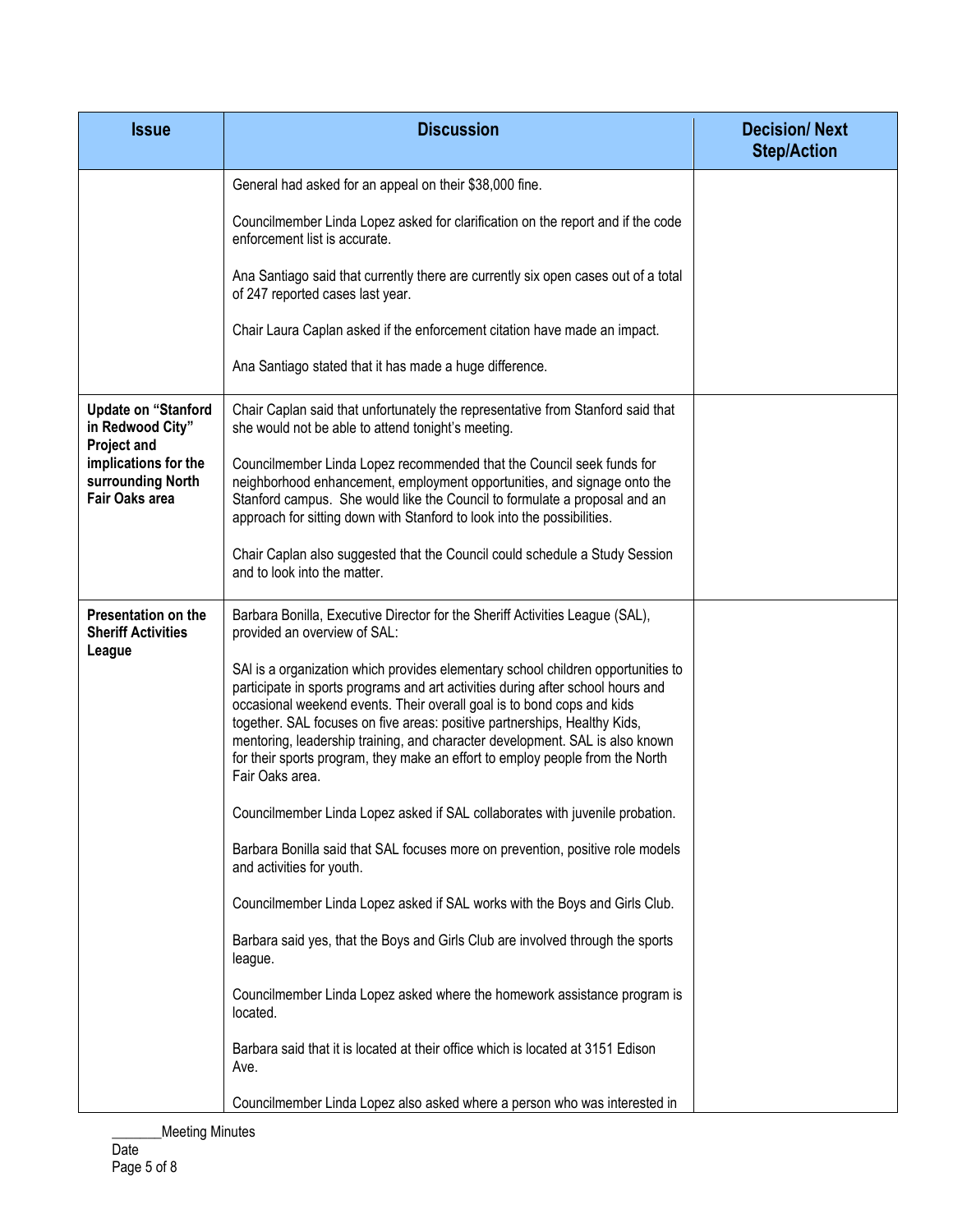| <b>Issue</b>                                                                                    | <b>Discussion</b>                                                                                                                                                                                                                                                                                                                                   | <b>Decision/Next</b><br><b>Step/Action</b> |
|-------------------------------------------------------------------------------------------------|-----------------------------------------------------------------------------------------------------------------------------------------------------------------------------------------------------------------------------------------------------------------------------------------------------------------------------------------------------|--------------------------------------------|
|                                                                                                 | working at SAL could apply.                                                                                                                                                                                                                                                                                                                         |                                            |
|                                                                                                 | Barbara recommended that they contact her directly.                                                                                                                                                                                                                                                                                                 |                                            |
|                                                                                                 | Councilmember Rafael Avendano noted that SAL has done tremendous work.                                                                                                                                                                                                                                                                              |                                            |
|                                                                                                 |                                                                                                                                                                                                                                                                                                                                                     |                                            |
| <b>Update on NFO</b><br><b>Community Plan</b><br>Workgroup                                      | Lilia Ledezma is the outreach coordinator consultant for the NFO Community<br>Plan. She provided a report and overview on the outreach and engagement that<br>is currently being developed and implemented to support the implementation<br>phase of the community plan.                                                                            |                                            |
|                                                                                                 | The outreach and community workgroup is working with a number of local                                                                                                                                                                                                                                                                              |                                            |
|                                                                                                 | partners:<br>Over 25 community organizations comprised of education, leadership,<br>faith, social and health services, and the local business sector<br>Funders are Kaiser Permanent and county of San Mateo County.                                                                                                                                |                                            |
|                                                                                                 | Communication strategies include:                                                                                                                                                                                                                                                                                                                   |                                            |
|                                                                                                 | 1. A one-page quarterly newsletter (online and in print) in both English<br>and Spanish.<br>2. Meetings with targeted groups<br>3. Person to person contacts                                                                                                                                                                                        |                                            |
|                                                                                                 | Lilia also mentioned that they have set up a Youth Academy for the youth to<br>learn about the community plan and to assume a leadership role in teaching<br>others about the plan, acting as community ambassadors. The youth<br>ambassadors also hosted a community event to educate more than 100<br>community members about the community plan. |                                            |
|                                                                                                 | Councilmember Dale Miller asked how large the database is.                                                                                                                                                                                                                                                                                          |                                            |
|                                                                                                 | Lilia said that there were a total of 270 emails. Lilia also sent email to the 25<br>partner organizations that would pass the message through their database as<br>well.                                                                                                                                                                           |                                            |
|                                                                                                 | Lilia also mentioned that Council is welcome to join any of the NFO working<br>groups.                                                                                                                                                                                                                                                              |                                            |
| Presentation on the<br><b>Mental Health</b><br><b>Association of San</b><br><b>Mateo County</b> | Melissa Plate, Executive Director for the Mental Health Association of San<br>Mateo County, stated that their office is in Redwood City at 2868 Spring Street.<br>They are a non-profit organization that runs a variety of programs that serve<br>people who are affected by mental illness and HIV/AIDS.                                          |                                            |
|                                                                                                 | Melissa mentioned that the organization has recently purchased a property on<br>5 <sup>th</sup> and Waverly. The building will provide supportive housing for those below<br>the median-income level and affected by mental illness.                                                                                                                |                                            |
|                                                                                                 | There will be a total of 15 studio apartments for those who are mentally ill and<br>can live independently.                                                                                                                                                                                                                                         |                                            |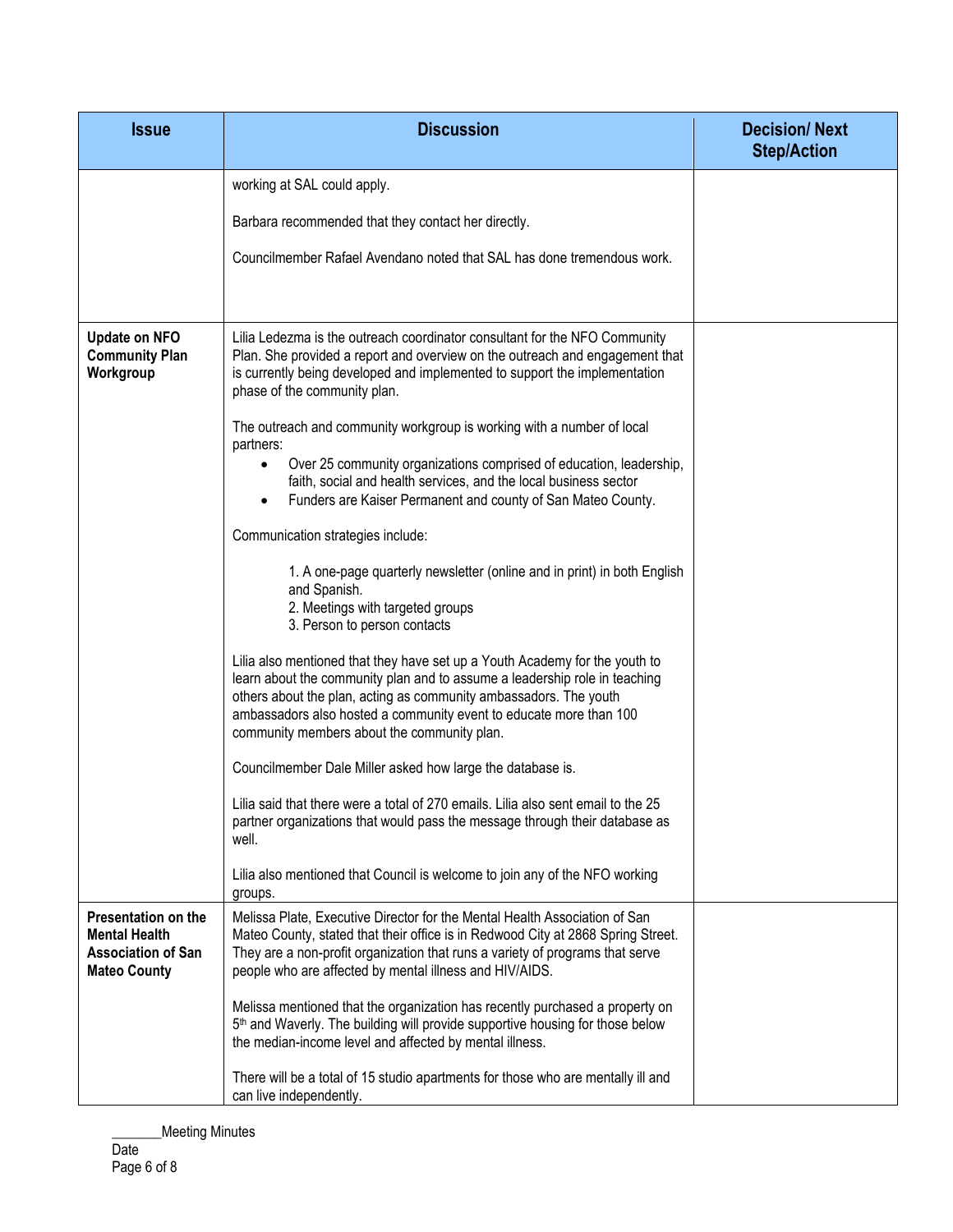| <b>Issue</b>                                                            | <b>Discussion</b>                                                                                                                                                                                                                                             | <b>Decision/Next</b><br><b>Step/Action</b> |
|-------------------------------------------------------------------------|---------------------------------------------------------------------------------------------------------------------------------------------------------------------------------------------------------------------------------------------------------------|--------------------------------------------|
|                                                                         | The intent is to be good community members. Melissa also mentioned that they<br>are applying for a Planned Unit Development (PUD) and that the facility will be<br>two stories. She also welcomed the Council to drive-by and visit their other<br>locations. |                                            |
|                                                                         | Chair Laura Caplan asked if the units will be subsidized.                                                                                                                                                                                                     |                                            |
|                                                                         | The answer was yes; Ms. Platte is actively looking for tax credits. She will be<br>applying to Housing for additional funds.                                                                                                                                  |                                            |
|                                                                         | Chair Laura Caplan asked if the recreational services will be available to the<br>community.                                                                                                                                                                  |                                            |
|                                                                         | Melissa Platte said that the services would be available to the community on<br>specific dates/times.                                                                                                                                                         |                                            |
|                                                                         | Chair Laura Caplan asked how many are in needs of services.                                                                                                                                                                                                   |                                            |
|                                                                         | Melissa said that there are far too many people who are in need of housing.<br>The screening process is intense and the organization gives preferences for<br>those living in the area.                                                                       |                                            |
|                                                                         | Linda Lopez asked if they Mental Health will be applying for funds and when is<br>the timeline for community notification.                                                                                                                                    |                                            |
|                                                                         | Melisa Platte said that they have applied for funding for the 2014-15 year; at<br>this time there is no timeline.                                                                                                                                             |                                            |
|                                                                         | Laura Caplan asked if the organization provides other services.                                                                                                                                                                                               |                                            |
|                                                                         | The response: Social and recreational services and community friends<br>programs are provided.                                                                                                                                                                |                                            |
|                                                                         | Jenny Corral asked if Melissa Platte considers Cedar House a success.                                                                                                                                                                                         |                                            |
|                                                                         | Melissa Platte acknowledged that is was and it is helping to fill a critical housing<br>need.                                                                                                                                                                 |                                            |
| <b>Discussion about</b>                                                 | Chair Laura Caplan reminded the Council that on January there will be                                                                                                                                                                                         |                                            |
| electing officers for<br>2014                                           | nominations for Chair and Vice-Chair; the voting will take place in February.                                                                                                                                                                                 |                                            |
| <b>Discussion on</b><br><b>Holiday retreat</b><br>and/or potluck to the | Chair Laura Caplan asked if the Council was interested in having their own<br>community potluck.                                                                                                                                                              |                                            |
| Council                                                                 | Councilmember Ramirez and Miller both said it would be best that the Council<br>join the NFO Community Potluck on December 17 <sup>th</sup> citing the busy holiday<br>schedules.                                                                             |                                            |